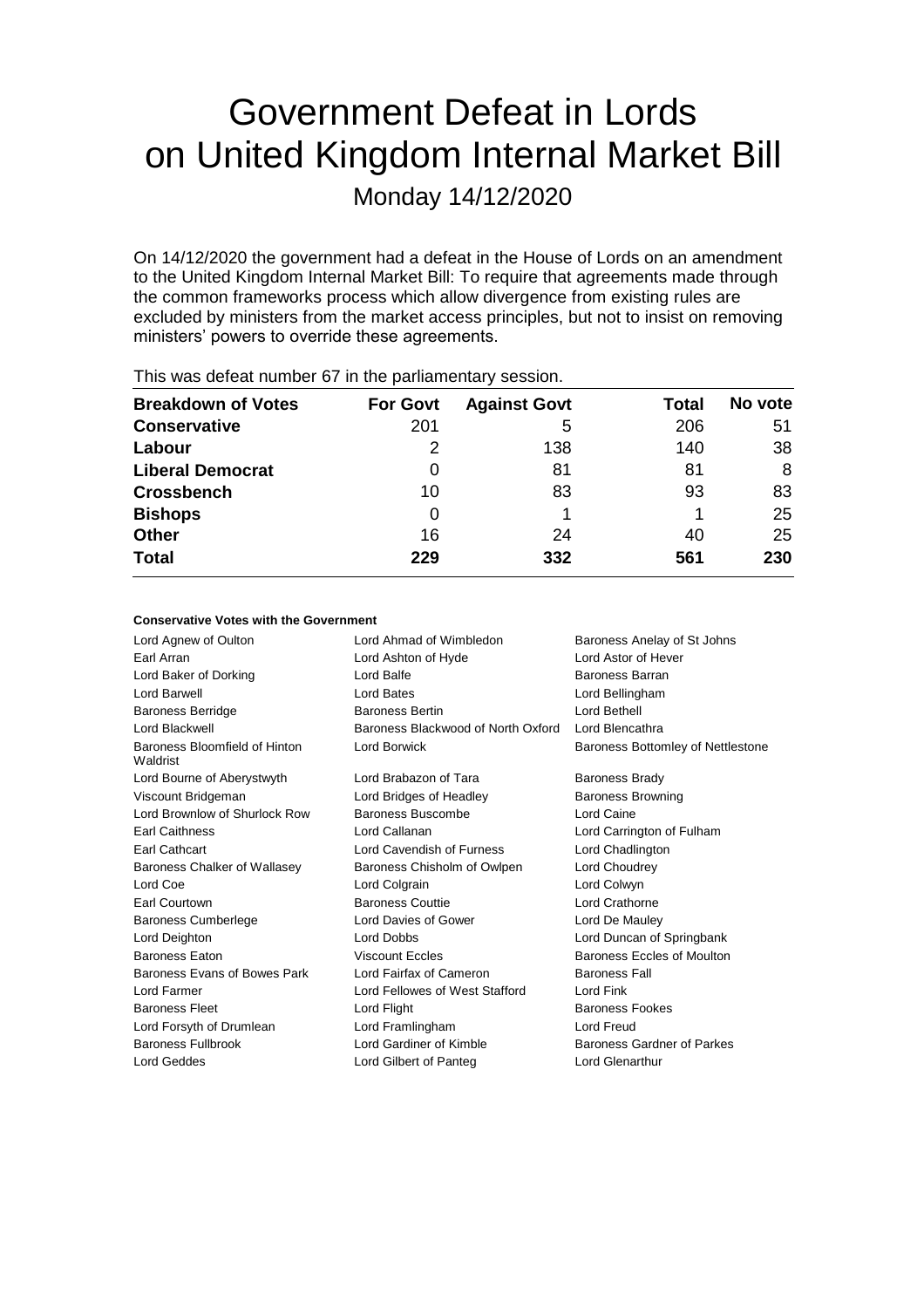**Conservative Votes against the Government**

Baroness Goldie Lord Goldsmith of Richmond Park Lord Goodlad Viscount Goschen Lord Grade of Yarmouth Lord Greenhalgh Lord Griffiths of Fforestfach Lord Grimstone of Boscobel Lord Hague of Richmond Lord Hamilton of Epsom Lord Hammond of Runnymede Lord Haselhurst Lord Hayward **Baroness Helic** Lord Henley Lord Herbert of South Downs Lord Hill of Oareford Baroness Hodgson of Abinger Lord Holmes of Richmond Baroness Hooper Lord Horam Lord Howard of Lympne Lord Howard of Rising Earl Howe Lord Howell of Guildford **Lord Hunt of Wirral** Baroness Jenkin of Kennington Lord Jopling Lord Keen of Elie Lord King of Bridgwater Lord Kirkham Lord Kirkhope of Harrogate Lord Lamont of Lerwick Lord Lancaster of Kimbolton Lord Lang of Monkton Lord Lansley Lord Leigh of Hurley Lord Lexden Lord Lilley Earl Lindsay Lord Lingfield Earl Liverpool Lord Livingston of Parkhead Lord Lucas Lord Mancroft Baroness Manzoor Lord Marland Lord Marlesford Lord Maude of Horsham **Lord McColl of Dulwich Baroness McGregor-Smith** Lord McInnes of Kilwinning Lord McLoughlin Lord Mendoza Baroness Meyer Duke of Montrose Baroness Morgan of Cotes Baroness Morris of Bolton Baroness Morrissey Carolic Lord Moylan Lord Moynihan Lord Nash Baroness Neville-Jones Baroness Neville-Rolfe Baroness Newlove Baroness Nicholson of Winterbourne Baroness Noakes Lord Norton of Louth Lord O'Shaughnessy Lord Parkinson of Whitley Bay Lord Patten **Baroness Penn** Lord Pickles **Baroness Pidding Lord Polak** Lord Polak Lord Popat Lord Rana Lord Randall of Uxbridge Lord Ranger **Baroness Rawlings** Lord Reay Readers Baroness Redfern **Lord Renfrew of Kaimsthorn** Viscount Ridley Lord Robathan **Baroness Rock** Lord Rose of Monewden Baroness Sanderson of Welton Lord Sarfraz Lord Sassoon Baroness Sater **Baroness Scott of Bybrook** Baroness Seccombe Lord Selkirk of Douglas Baroness Shackleton of Belgravia Lord Sharpe of Epsom Lord Sheikh Lord Sherbourne of Didsbury Baroness Shields Lord Shinkwin Earl Shrewsbury Lord Smith of Hindhead Baroness Stedman-Scott Lord Sterling of Plaistow Lord Stewart of Dirleton Lord Strathclyde Baroness Stroud Baroness Sugg Lord Suri Lord Taylor of Holbeach Lord Tebbit Viscount Trenchard Lord True Lord Tugendhat Viscount Ullswater **Lord Vaizey of Didcot** Baroness Vere of Norbiton Baroness Verma Lord Vinson Lord Wakeham Lord Waldegrave of North Hill Lord Wei Lord Wei Lord Wharton of Yarm Lord Whitby **Lord Willetts Baroness Williams of Trafford Lord Willetts Baroness Williams of Trafford** Baroness Wyld Lord Young of Cookham Viscount Younger of Leckie

Baroness Altmann Viscount Hailsham Lord Mackay of Clashfern

Baroness McIntosh of Pickering Baroness Warsi

**Labour Votes with the Government**

Lord Evans of Watford Lord Hendy

# **Labour Votes against the Government**<br>Lord Adonis

Baroness Amos Lord Anderson of Swansea Baroness Andrews Baroness Armstrong of Hill Top Lord Bach Baroness Bakewell Lord Beecham **Lord Berkeley Baroness Billingham** Baroness Blower **Lord Blunkett** Lord Boateng Lord Boateng

Lord Allen of Kensington Lord Alli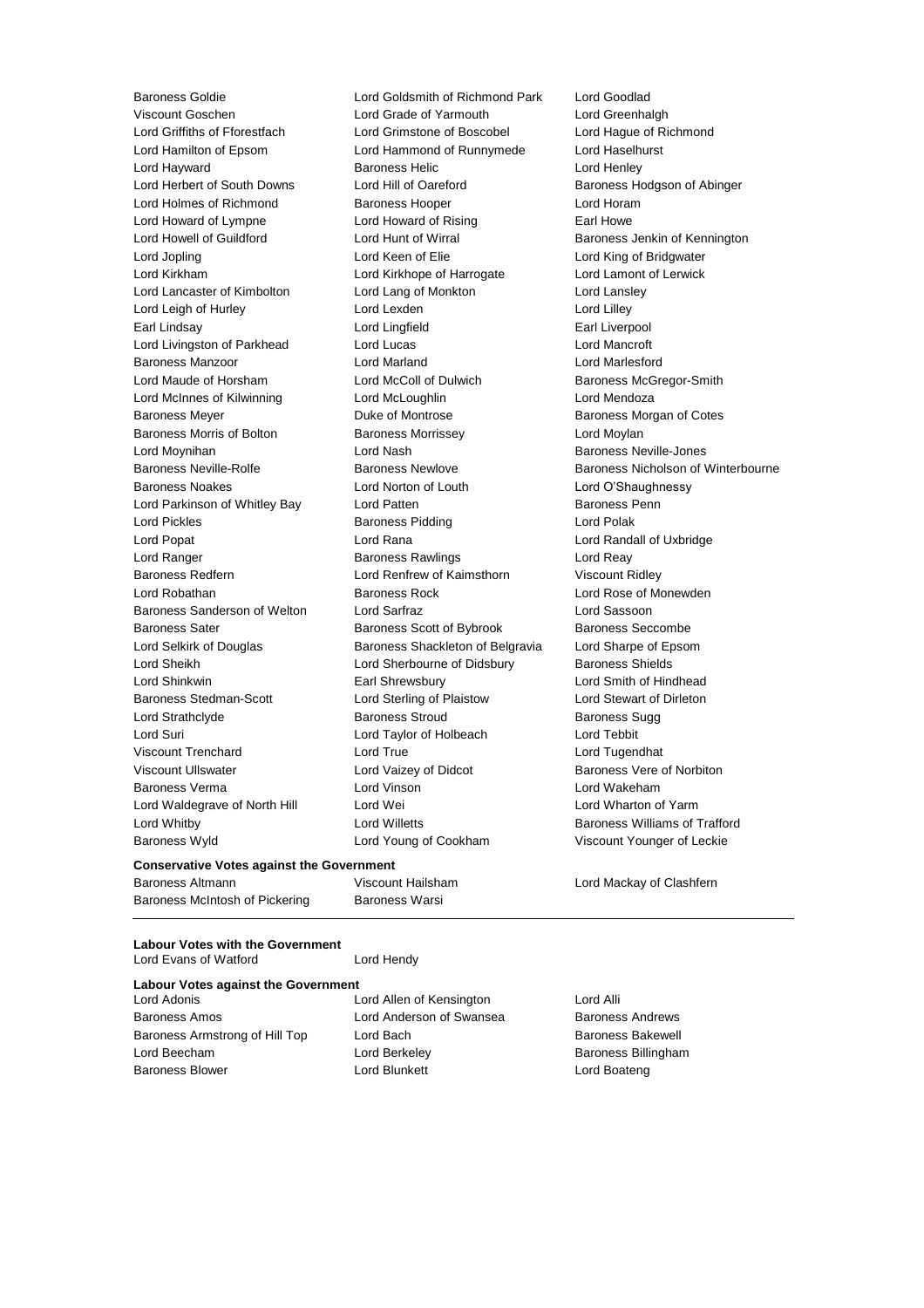Lord Browne of Ladyton Baroness Bryan of Partick Lord Campbell-Savours Baroness Chakrabarti Viscount Chandos Baroness Clark of Kilwinning Lord Clark of Windermere Baroness Cohen of Pimlico Lord Collins of Highbury Baroness Corston Baroness Crawley Lord Cunningham of Felling Lord Davidson of Glen Clova Lord Davies of Brixton Lord Davies of Stamford Baroness Donaghy Baroness Drake Lord Dubs Lord Eatwell Lord Elder Lord Falconer of Thoroton Lord Faulkner of Worcester Lord Filkin Lord Foulkes of Cumnock Baroness Gale **Baroness Golding** Lord Goldsmith Baroness Goudie Lord Grantchester Lord Griffiths of Burry Port Lord Grocott Lord Hain Viscount Hanworth Lord Harris of Haringey **Lord Haskel Communist Communist Communist Communist Communist Communist Communist Communist Communist Communist Communist Communist Communist Communist Communist Communist Communist Communist Commu** Baroness Hayter of Kentish Town Baroness Healy of Primrose Hill Baroness Henig Lord Howarth of Newport Baroness Hughes of Stretford Lord Hunt of Kings Heath Lord Hutton of Furness Baroness Jay of Paddington Baroness Jones of Whitchurch Lord Jones Lord Judd Lord Kennedy of Southwark Baroness Kingsmill Lord Knight of Weymouth Baroness Lawrence of Clarendon Lord Layard **Lord Leitch** Lord Leitch **Lord Lennie** Lord Levy Baroness Liddell of Coatdyke Lord Liddle Lord Lipsey **Baroness Lister of Burtersett** Lord MacKenzie of Culkein Baroness Mallalieu **Baroness Mandelson** Lord Mandelson **Baroness Massey of Darwen** Lord Maxton Lord McAvoy Lord McConnell of Glenscorrodale Baroness McDonagh Baroness McIntosh of Hudnall Lord McKenzie of Luton Lord McNicol of West Kilbride Lord Mendelsohn Lord Mitchell Lord Monks **Baroness Morgan of Huyton** Lord Morris of Aberavon Baroness Morris of Yardley **Lord Murphy of Torfaen** Baroness Nye Baroness Osamor **Example 2** Lord Pendry **Baroness Pricess Pitkeathley** Lord Ponsonby of Shulbrede Lord Prescott Baroness Primarolo Lord Puttnam Baroness Quin Baroness Ramsay of Cartvale Baroness Rebuck Lord Reid of Cardowan Lord Robertson of Port Ellen Lord Rooker Lord Rosser Lord Rowlands Baroness Royall of Blaisdon Baroness Sherlock Lord Sikka Viscount Simon **Baroness Smith of Gilmorehill** Baroness Smith of Basildon Lord Snape Lord Stevenson of Balmacara Baroness Taylor of Bolton Baroness Thornton **Lord Touhig** Lord Touhig Lord Triesman Lord Tunnicliffe **Lord Turnberg Lord Baroness Warwick of Undercliffe** Lord Watson of Invergowrie Lord Watts Lord West of Spithead Baroness Wheeler **Baroness Whitaker** Lord Whitty Baroness Wilcox of Newport Lord Wills Lord Winston Lord Wood of Anfield Lord Woodley Lord Young of Norwood Green

Lord Bradley Lord Bragg Lord Brooke of Alverthorpe

### **Liberal Democrat Votes with the Government**

# **Liberal Democrat Votes against the Government**

Lord Beith Baroness Benjamin Baroness Bonham-Carter of Yarnbury Baroness Bowles of Berkhamsted Lord Bradshaw Baroness Brinton Lord Burnett **Baroness Burt of Solihull** Lord Campbell of Pittenweem Lord Chidgey Lord Clement-Jones Lord Cotter Lord Dholakia Baroness Doocey Baroness Featherstone Lord Foster of Bath **Lord Fox** Lord Fox Baroness Garden of Frognal Lord German Earl Glasgow Lord Goddard of Stockport Lord Greaves **Baroness Grender** Baroness Hamwee Baroness Hamwee

Lord Addington Lord Alderdice Lord Allan of Hallam Lord Alliance **Baroness Bakewell of Hardington** Mandeville

Baroness Barker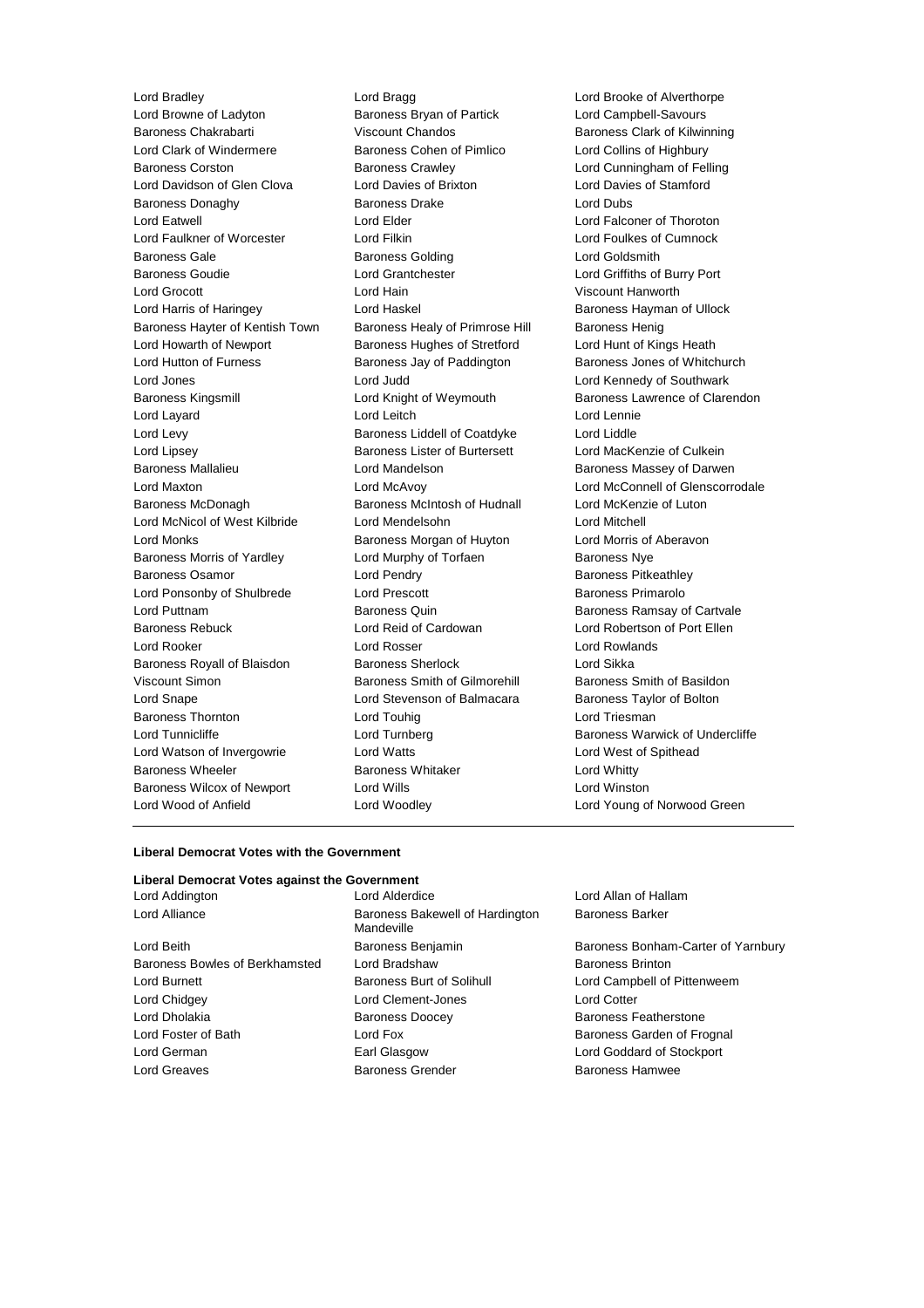Baroness Harris of Richmond Baroness Humphreys **Exercise Serverse Exercise Additional**<br>Baroness Hussein-Ece **Baroness Janke** Baroness Jolly Baroness Hussein-Ece Baroness Janke Lord Jones of Cheltenham Baroness Kramer Lord Lee of Trafford Lord Newby Baroness Northover Lord Paddick Lord Palmer of Childs Hill **Baroness Parminter** Baroness Pinnock Lord Purvis of Tweed Baroness Randerson Lord Razzall Lord Redesdale Lord Rennard Lord Roberts of Llandudno Baroness Scott of Needham Market Lord Scriven Lord Charless Scott of Needham Market Lord Scriven Baroness Sheehan **Lord Shipley Baroness Smith of Newnham** Lord Stephen Lord Stoneham of Droxford Lord Storey Lord Strasburger **Lord Stunell** Baroness Suttie Lord Taverne Lord Taylor of Goss Moor Lord Teverson Lord Thomas of Gresford Baroness Thomas of Winchester Baroness Thornhill Viscount Thurso **Communist Constructs** Lord Tope **Baroness Tyler of Enfield** Lord Tyler Lord Wallace of Saltaire Lord Wallace of Tankerness Baroness Walmsley Lord Willis of Knaresborough Lord Wrigglesworth

# Baroness Ludford Lord McNally Baroness Miller of Chilthorne Domer

# **Crossbench Votes with the Government**<br>
Lord Butler of Brockwell
Lord Carey of Clifton

Lord Butler of Brockwell Lord Carey of Clifton Lord Carrington Lord Kakkar Lord Kilclooney Lord Laming Lord Powell of Bayswater

## **Crossbench Votes against the Government**

Lord Anderson of Ipswich Lord Berkeley of Knighton Lord Best Lord Bichard **Baroness Boothroyd** Baroness Boothroyd Baroness Boycott Lord Broers **Example 2** Viscount Brookeborough Baroness Brown of Cambridge Lord Brown of Eaton-under-Heywood Baroness Bull Baroness Butler-Sloss Lord Cameron of Dillington Baroness Campbell of Surbiton Lord Carlile of Berriew Earl Clancarty Baroness Clark of Calton Viscount Colville of Culross Earl Cork and Orrery **Baroness Coussins** Baroness Cox Lord Craig of Radley Viscount Craigavon Lord Crisp Lord Cromwell Baroness D'Souza Lord Eames Baroness Finlay of Llandaff **Lord Freyberg Lord Geidt** Lord Geidt Lord Grabiner Lord Green of Deddington Lord Greenway Baroness Grey-Thompson Lord Hannay of Chiswick Lord Harries of Pentregarth Baroness Hayman **Baroness Hogg** Baroness Hollins Lord Hope of Craighead Baroness Hunt of Bethnal Green Lord Jay of Ewelme Lord Judge Lord Kerr of Kinlochard Lord Kerslake Lord Krebs Lord Lisvane Lord Low of Dalston Earl Lytton Lord Macdonald of River Glaven Lord Macpherson of Earl's Court Lord Mair Baroness Masham of Ilton Lord Mawson Baroness Meacher **Baroness Morgan of Drefelin** Baroness Murphy Lord Neuberger of Abbotsbury Baroness O'Loan Baroness O'Neill of Bengarve Lord Pannick Baroness Prashar Lord Ramsbotham Lord Ravensdale Lord Rees of Ludlow Lord Ricketts Lord Russell of Liverpool **Earl Sandwich Communist Communist Communist Communist Communist Communist Communist Communist Communist Communist Communist Communist Communist Communist Communist Communist Communist Communist C** Lord St John of Bletso Baroness Stern Lord Thomas of Cwmgiedd Lord Vaux of Harrowden **Lord Walker of Aldringham** Baroness Watkins of Tavistock Duke of Wellington Lord Wilson of Dinton Lord Woolf Baroness Worthington Baroness Young of Hornsey

Lord Aberdare Lord Adebowale Lord Alton of Liverpool

Baroness Deech **Earl Erroll** Earl Erroll **Example 20** Baroness Falkner of Margravine

**Bishop Votes with the Government**